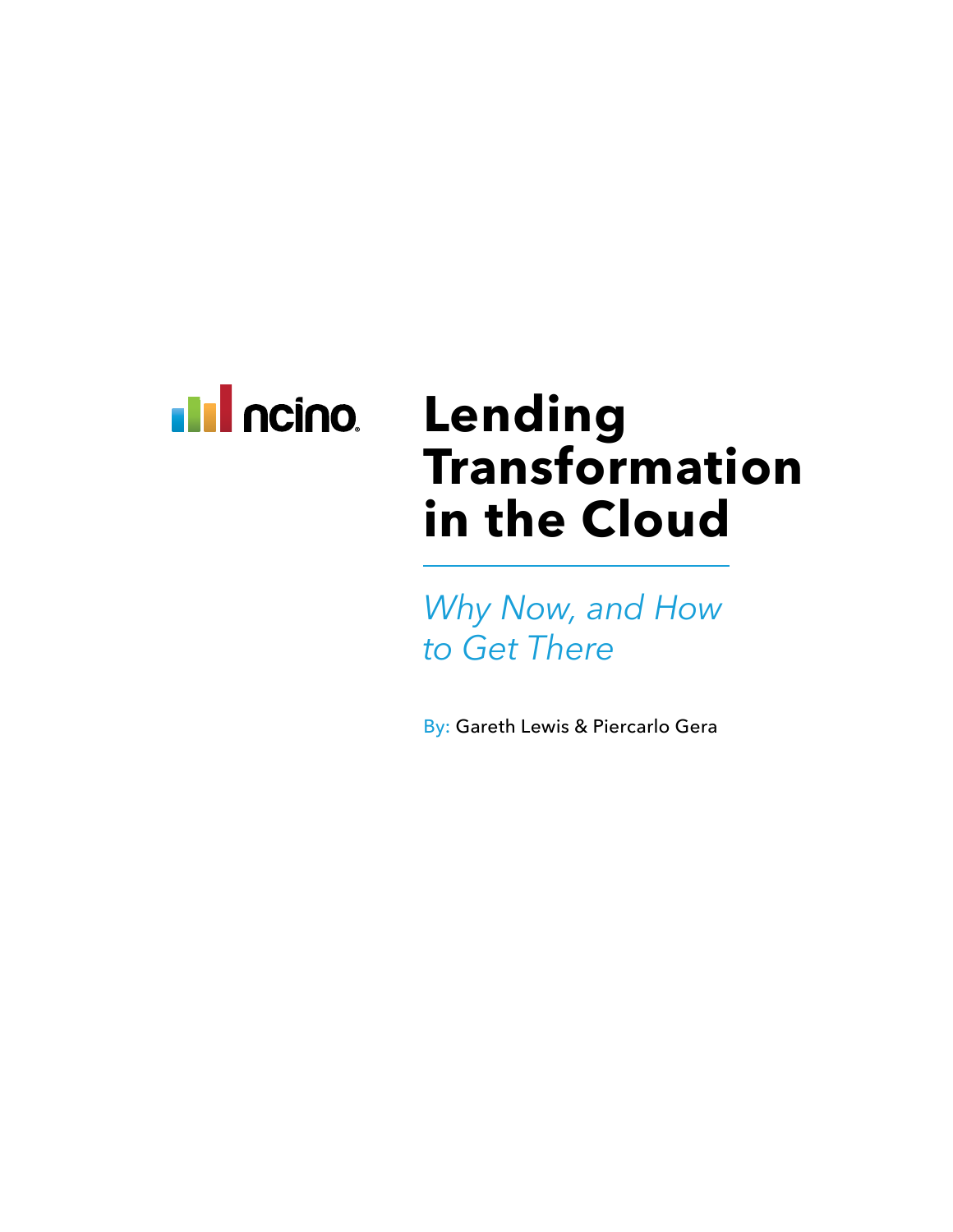# **Table of Contents**

#### **Executive Summary**

- **Foreword by Piercarlo Gera The Digital Banking Shake-out**
- **A Mandate for Moving Banking Processes to the Cloud by Gareth Lewis**
- **1. Why are FIs Adopting Cloud-based Platforms?**
- **2. How to Get a Cloud Programme Established**
- **3. Specific Regulatory Requirements for Cloud**

#### **Conclusion**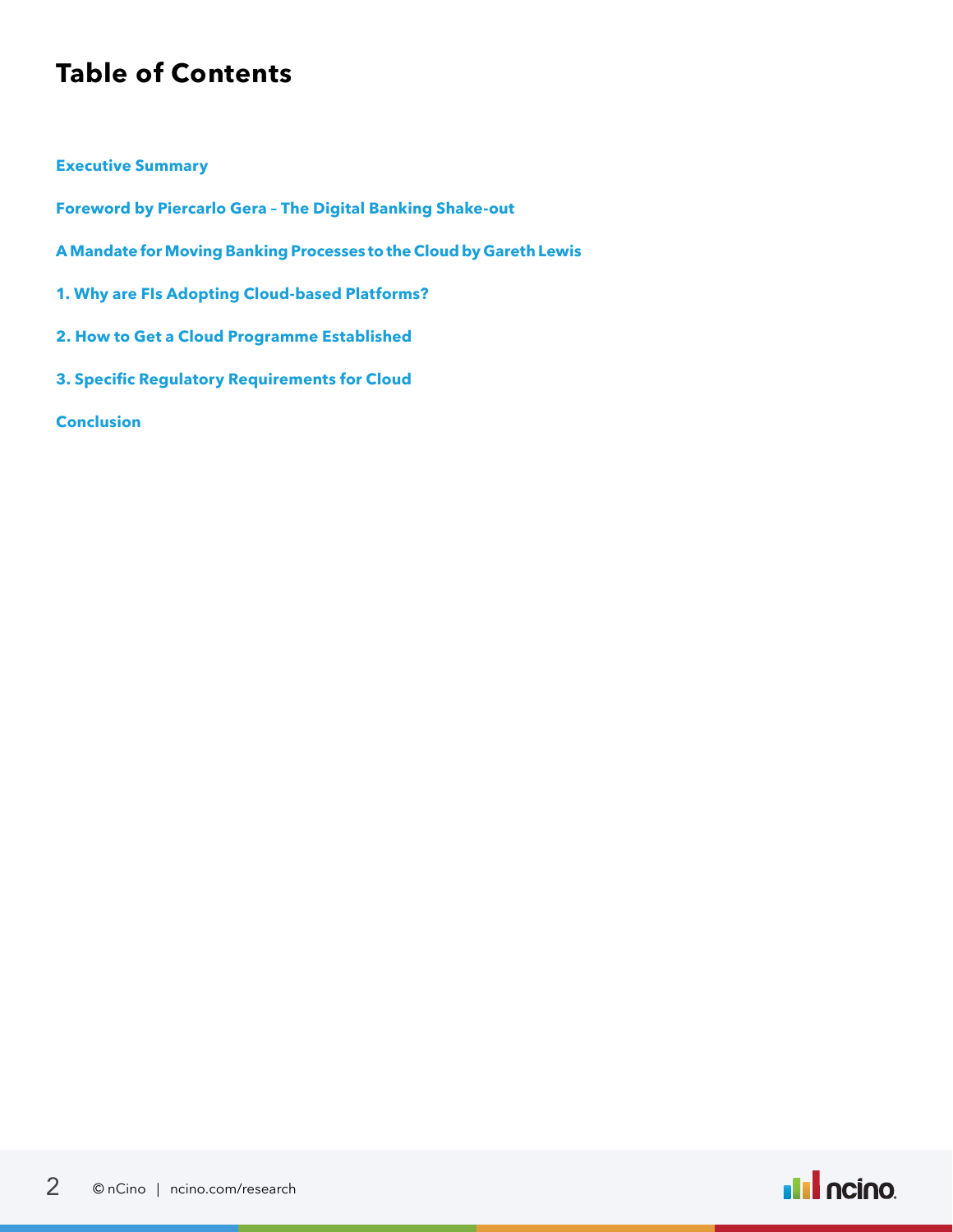

# **Lending Transformation in the Cloud**

*Why Now, and How to Get There*

By: Gareth Lewis & Piercarlo Gera

### **EXECUTIVE SUMMARY**

Adopting the Cloud is no longer a nice-to-have option for Financial Institutions (FIs) that want to lead by example; it is a requirement. The benefits offered by cloud-based platforms make them an essential solution for any bank aiming to offer a best in class product to its customers.

This white paper provides an introduction to the key drivers shaping the digital banking landscape and outlines the unique opportunity for FIs to revolutionise their value proposition by capitalising on the cloud. As with all revolutions, changes are required in order to achieve the most effective outcome, namely (i) the way people work, (ii) the integration of new systems with existing platforms, (iii) an upgrade of risk and control mechanisms, (iv) buy-in from senior management, and (v) regulatory approvals. Banks should be aiming to embrace such changes, as the benefits by far outweigh the short-term challenges. Resilience, rich functionality, speed-tomarket, and scalability are the key functional benefits of the cloud, coupled with the financial and human resource benefits. As such even the regulators have focused on the use of cloud and more specifically on the areas of critical functions, audit rights and reporting, business continuity, exit and resolution plans and concentration risk. Regulatory bodies have also initiated the adoption of the cloud having evidenced its benefits and therefore will be moving the industry towards solutions which allow them to effectively regulate and enhance transparency across the financial services sector.

## **FOREWORD BY PIERCARLO GERA**  *THE DIGITAL BANKING SHAKE-OUT*

The financial services market in Europe today finds itself facing an increasing number of headwinds, ranging from low growth rates across developed countries, to a low - or negative - interest rate environment impacting profitability and low price/earnings ratios. Scrutiny from regulators around capital adequacy, exposures and new reporting requirements have also dominated C-Suite attention.

For many financial institutions (FIs), digital transformation programmes have not delivered the expected outcomes. Customer experience remains poor and surveys show clients are dissatisfied by inconsistent and high effort interactions, which lag behind their streamlined experiences with Big Tech. Open banking and new entrants offering niche solutions bring further optionality to customers and serve to compound the problem for incumbents. These new players exploit the benefits of modern cloud-based technologies

and are able to adapt to market and customer demands much faster than organisations tied to legacy technologies, which whilst fully amortised, are slow and expensive to change and maintain and offer little scope for innovation.

**Finally, COVID-19 has become the catalysing force for FIs to prioritise digital transformation for both internal business continuity, and for customer support and engagement:** 

• Governments across Europe launched stimulus packages supporting local businesses and employees during the economic slowdown. Critical to the business support are government guarantees for lending which require simplified processes and online application submission, requiring FIs to rethink their processes, from applications through to underwriting and approvals,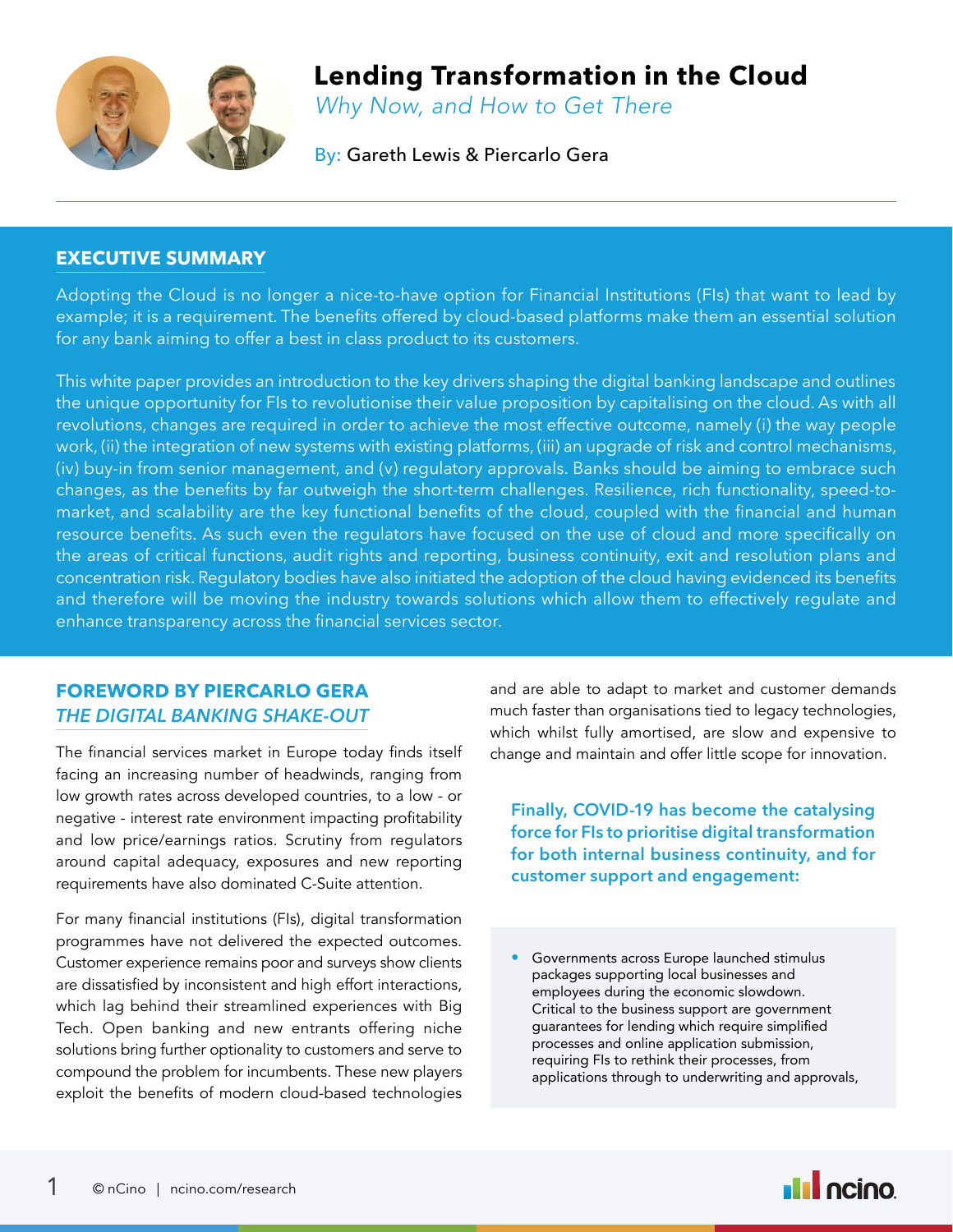with minimal paper and manual intervention to provide faster approvals and funding times.

• In addition to revising lending processes and rethinking customer support for the government programmes, FIs have had to transition to remote and flexible working as distancing measures were enacted to various extents across Europe. Coupled with the above government initiatives, the need for remote business planning is removing any pockets of digital resistance remaining within FIs and accelerating a digital culture revolution.

The above drivers mean FIs must act now - either by choice or for survival - and to put long-discussed digital strategies into action. A banking industry shake-out due to digital has been long suspected but not yet realised, however the current climate has highlighted the differences between those that are, and those that are not, digitally enabled. Incumbent players around the world have also proven their ability to successfully implement these digital initiatives with examples like DBS and Ping An in Asia, JP Morgan in the US, and BBVA, Santander and ING in Europe. Key to their success has been a clear business vision and digital culture backed up by having a digital talent programme in place with an appetite for, and focus on, renewing their technical architecture.

Although the future is unpredictable, as COVID-19 has shown, what is beginning to emerge is an industry structure across FIs that is shifting from an "All Winner" environment of dominant incumbents owning the market, to a highly diversified one comprising of the following segments:

#### **Future Winners** Ŧ

these players are the incumbents that are evolving their `business model and becoming platforms, competing based on their relevance and brand, and leveraging technology and digital partnerships to enable this.



these organisations provide core banking services and have an optimised cost structure.

#### **Losing Players** X

these organisations will be acquired or fail over the next three to five years.

#### **New Entrants**  $\boldsymbol{\delta}$

these are the new challengers to the market that are digitally enabled and have the technology and ability to be nimble.

# **Vertical Specialists**

these are focused on a specific business, for example asset managers or Big Tech organisations that specialise on payments.

Of particular interest for this white paper are the Future Winners. These incumbent organisations, facing complex technology architectures, are taking bold steps to be positioned for success into the future through business model evolution and a strong leadership team to meet changing customer needs. These FIs are able to leverage their strengths around:

- A strong customer base and brand awareness;
- Wealth of actionable data and trust from customers to manage this data;
- Risk management and risk profiling;
- Ability to blend the branch and digital for convenient and consistent customer engagement across all channels.

These Future Winners are also pursuing "volume strategies", providing their customers with more than just financial services. In a house purchase they are not simply providing a mortgage or insurance products, but also assisting with real estate services, furniture sourcing, and utilities discounts, for example. This approach also provides these FIs with multiple interaction points with their customers across a variety of channels resulting in more data consent and insights that they are able to gather to further understand and service their customers.

Successful execution of a volume strategy will often incorporate optimisation of core businesses and provide

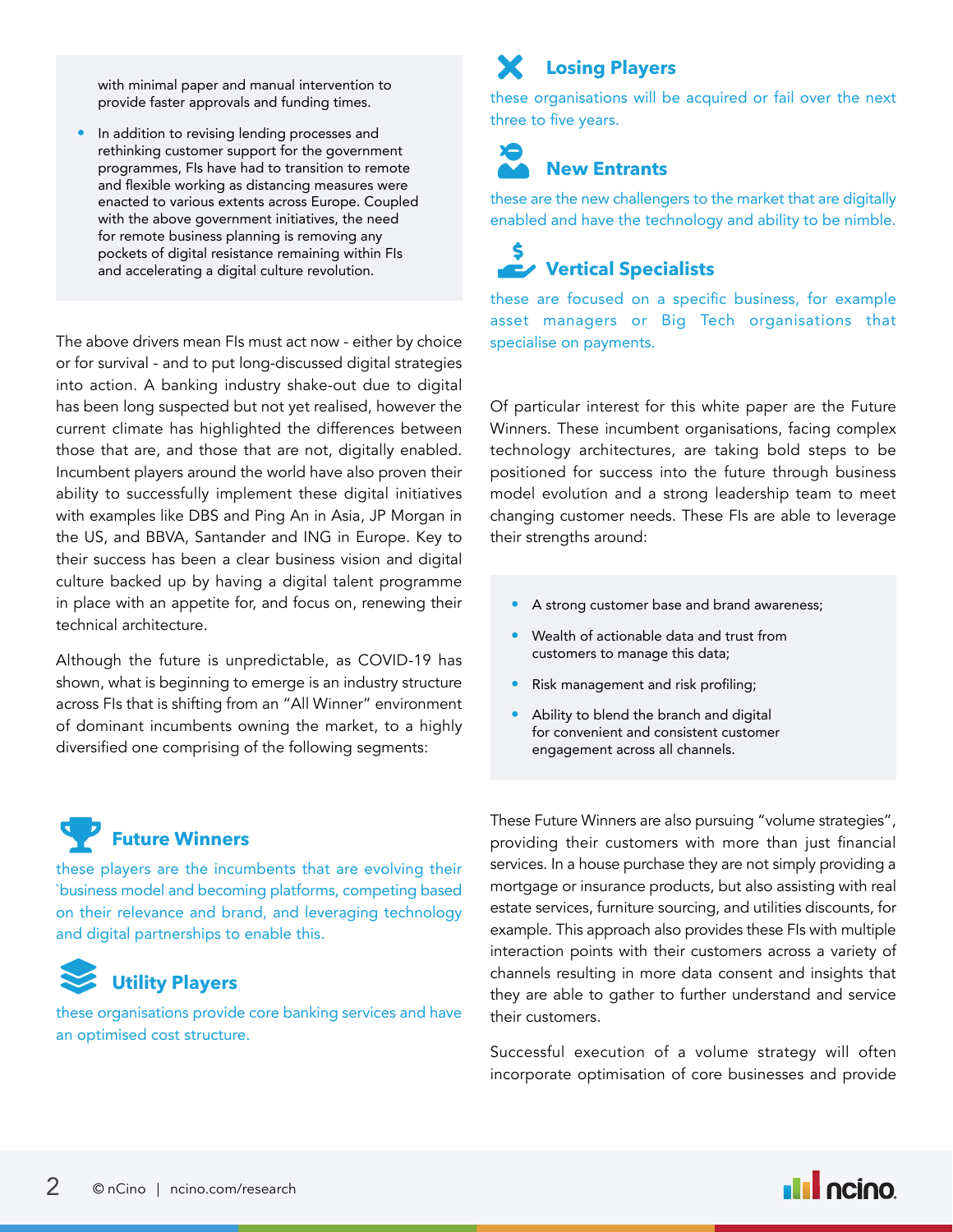greater personalisation of real-time marketing and lending processes which will need to be provided cost-effectively. Partnerships with additional industry players to provide a full experience on a single platform like the house-buying example above, will need to be established, in addition to establishing relationships to support Banking-as-a-Service initiatives. These provide lending or payments services, amongst others, to platforms like Amazon or Uber, for example.

Successful execution of volume strategies and becoming a Future Winner requires a focus on digital capability development and investment. Without the right amount of digital skills and talent within an organisation, digital transformation programmes have stalled and often failed when FIs were unable to attract and retain the architects, data scientists, UX designers and AI capabilities they needed. In addition, there is a challenge to blend this talent with traditional banking talent.

**Cloud and cloud-native technology is an imperative to success, providing both costeffective ways to deploy new solutions but also enabling agility and innovation to meet the increasing speed at which customer expectations, competition, and regulatory reporting demands evolve.** 

With the appropriate application of cloud technology, a financial institution can solve the above challenges by:

- Reducing the cost of KYC, AML and onboarding processes
- Improving the customer and employee experience
- Increasing the speed of decision-making
- Providing more data access, control and insights
- Creating more opportunities to innovate in products and services
- Removing the burdens of regulatory reporting and changes
- Eliminating or minimising costs of maintaining and upgrading legacy on-premise technology

Those that can effectively execute on a digital strategy through the right talent, focus, and adoption of cloud will experience significant rewards. Transformation programmes can provide these Future Winners with the ability to improve cost to income ratios of below the global average of 51.2% and the European average of 61.2% to secure market share and to differentiate through personalised services, transparent and accelerated processes, and a simplified architecture built to protect against the uncertainties the future will bring.



*Source: EY, Jan Bellens and Karl Meekings* <sup>1</sup>

The remainder of this paper will explore what public cloud means for FIs in Europe, including the benefits and considerations for making the journey, how to prepare an organisation and stakeholders for such a step, and some of the key regulatory requirements.

# **A Mandate for Moving Banking Processes to the Cloud by Gareth Lewis**

As FIs seek to address the customer demands and market dynamics as highlighted in the Foreword, a shift to the cloud is an established strategy. The need for the constant innovation that cloud technologies enable is highlighted by BBVA:

" *Financial business models are changing to address customer demands; and the only way to change these models is through innovation."*

**- Santiago Alarcón, Head of Public Cloud Strategy at BBVA** 2

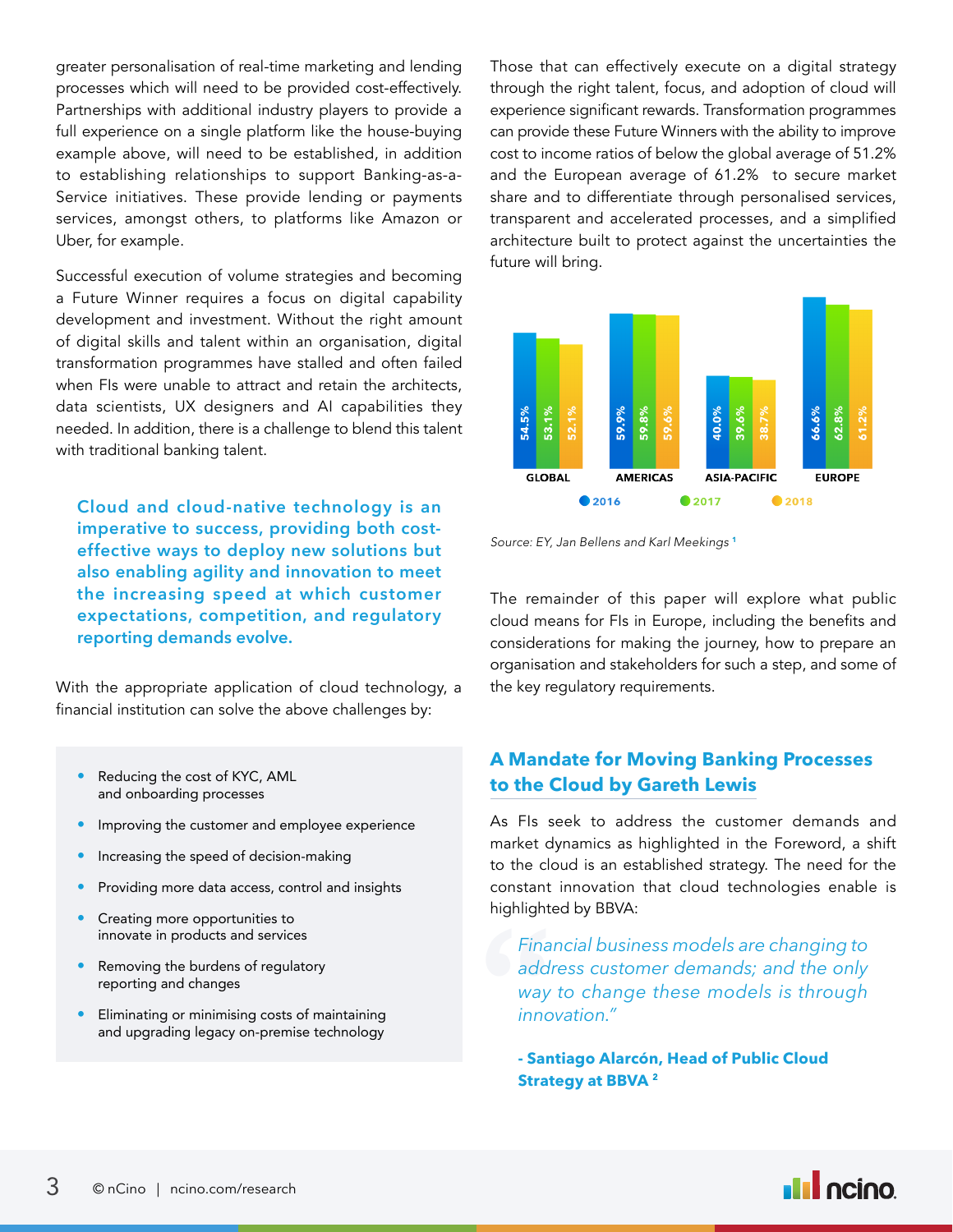Whilst the Group Executive Chairman of Banco Santander cites new technology as a driver of opportunity and the bank's market leadership for the next decade:

 "Technology is changing banking as we know it, so we are getting Banco Santander ready to make the most of the enormous strengths we have within the Group, such as technology, talent and size. This will help us make the most of the opportunities brought to us by digital innovation and become digital leaders in the financial sector over the next decade," - Ana Botin, Santander Group Executive Chairman<sup>3</sup>.

The benefits of abandoning legacy applications and pursuing a strategy of technology renewal are proven by the likes of Santander UK<sup>4</sup> who have implemented such a programme in 2019, and delivered the following benefits in 2020:

- Market-leading cycle times in time-to-creditrisk-decision and time-to-cash delivery
- Reductions in manual effort of over 70% of processing time in several major tasks involved in the end-to-end lending sequence
- More flexibility in underwriting processes, providing significant digital efficiency and a more pragmatic approach
- Single customer view provided in CRM, credit risk, and product exposure systems

# **1. Why are FIs Adopting Cloud-based Platforms?**

It may be useful to identify the three main forms of Public Cloud Services before looking at their advantages:

| IAAS 5 INFRASTRUCTURE AS A SERVICE |
|------------------------------------|
|                                    |

PAAS PLATFORM AS A SERVICE

SAAS SOFTWARE AS A SERVICE

This paper will focus on SaaS, which in the context of banking could also be referred to as "Banking as a Service." The benefits of a move to public cloud are not limited to the technology and may include significant financial benefits in terms of better alignment and transparency of spend. Employment value proposition is also improved with an opportunity to develop a current and valuable skill set that legacy technology does not represent.

#### **Functional Benefits:**

#### $\triangleright$  Scale and Elasticity

Start small, and scale as fast as is needed.

#### $\triangleright$  Agility and flexibility

Use capabilities as required, and if they are not needed, then switch them off. Older in house developed applications, whilst cost effective to run, are often inflexible and cost of change is often prohibitive to the business.

#### $\triangleright$  Speed to market

quick to implement and deliver value.

#### $\triangleright$  Functionally rich

with ongoing improvements developed through direct requests from existing customers – these feature rich than in house developed applications.

#### $\triangleright$  Highly Resilient

technologies to provide resilience far beyond that typically provided in 'active – active' dual in-house data centre architectures. Whilst it often depends on the detail of the application configuration, the basic multiple sites without degradation of service.

#### **Financial Benefits:**

- $\triangleright$  Charged to the revenue line on accounts no more lumpy capital investment.
- $\triangleright$  Variable cost costs aligned with use and hence value.

#### **People Benefits:**

- staff are free to work on higher value activities
- $\triangleright$  Staff get to work with the latest technologies, which builds a current and valuable skill set and improves the employment value proposition and staff retention as a result.
- $\triangleright$  Reduced reliance on hard to find resources to support and develop legacy applications.

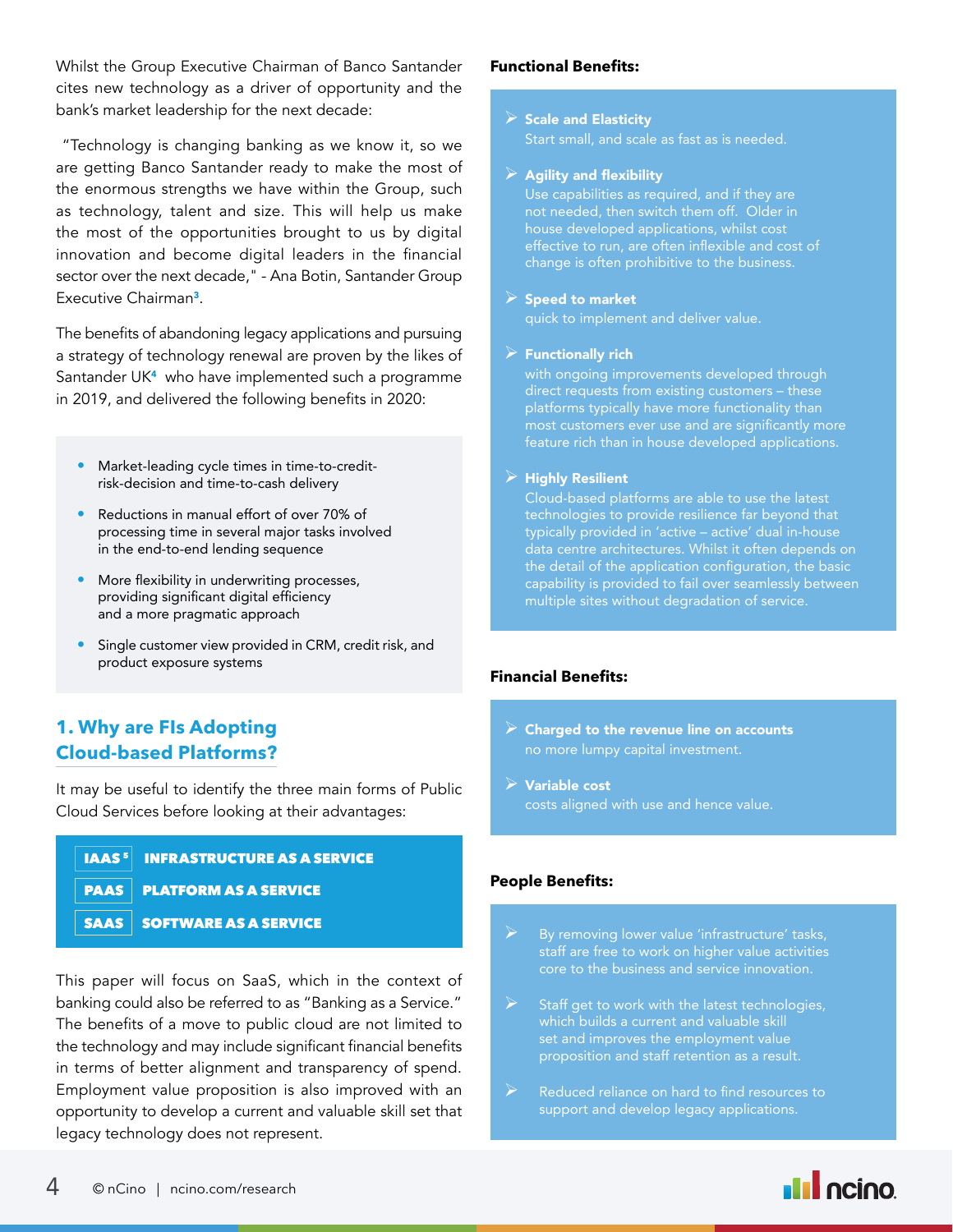# **2. How to Get a Cloud Programme Established**

In order to capture the very substantial benefits of a cloud platform, a number of changes are required covering the way people work, integrations with existing platforms, an upgrade of risk and control mechanisms, gaining buy in from senior management, and regulatory approvals. Whilst these are very real challenges, none are insurmountable, and the business benefits far outweigh the pain of the change.

#### **Initial Steps – How Do Most FIs Get Started?**

Initial usage of cloud platforms typically starts with some developments on in-house cloud platforms, some usage of SaaS applications, and some experiments with IaaS providers.

Private cloud is certainly being used by many companies today and is characterised by virtualisation of the infrastructure through the use of a hypervisor<sup>6</sup>. Whilst a useful initial step, it does not bring the full benefits of full-blown cloud strategies, and many companies rapidly supplement with further developments.

The next steps typically include the use of IaaS as a vehicle for both developing and testing in-house or outsourced code developments. This is low risk and yields major benefits for many FIs. This is often followed by the use of IaaS platforms and their associated tooling to provide storage for data, and analytics capabilities. The ability to scale up and down activity being the prime benefit in this application.

Further steps then include the expanded use of SaaS platforms.

**Early cloud adopters tended to favour nonmission critical applications such as HR platforms, however, the real benefits occur where the SaaS platforms are used for activities that are more central to the business, such as radically improving the client or colleague experience.**

Examples include customer relationship management (CRM) solutions or platforms that make client onboarding or product origination a frictionless experience for clients, colleagues, and intermediaries alike by automating and streamlining middle- and back office processes.

In the full-blown implementation of cloud-first strategies, the most advanced companies are deploying multiple approaches:

- 1. Developing new applications to run on cloud
- 2. Using SaaS providers to provide specific leading-edge functionality; and
- 3. Refactoring their existing applications to take advantage of cloud infrastructures.

#### **Key Challenges and How They are Addressed**

In order to capture the benefits of using the cloud a series of changes and challenges need to be addressed. The key ones are:

- Ensuring that the Main or Supervisory Board and the Regulators are comfortable with embarking on a journey of significant strategic change through an effective governance process.
- Adapting the way in which change is delivered in the firm to embrace the use of cloud and ensuring that it is both integrated during, and supportable after, implementation.
- Ensuring that the way in which cloud is adopted remains within the risk profile of the firm for all aspects, particularly security and resilience.

These high-level considerations break down into the following topics which will be investigated further in this paper:

- Main Board Responsibilities
- Cloud Compatible Governance
- Risk and Control Frameworks
- **Target Operating Model**
- **Supplier Contracts**
- Data Residency, Transit, Storage, Processing and Access Controls
- Security
- Multi Cloud Support and Service Management
- **Network**
- Economic Drivers for Cloud

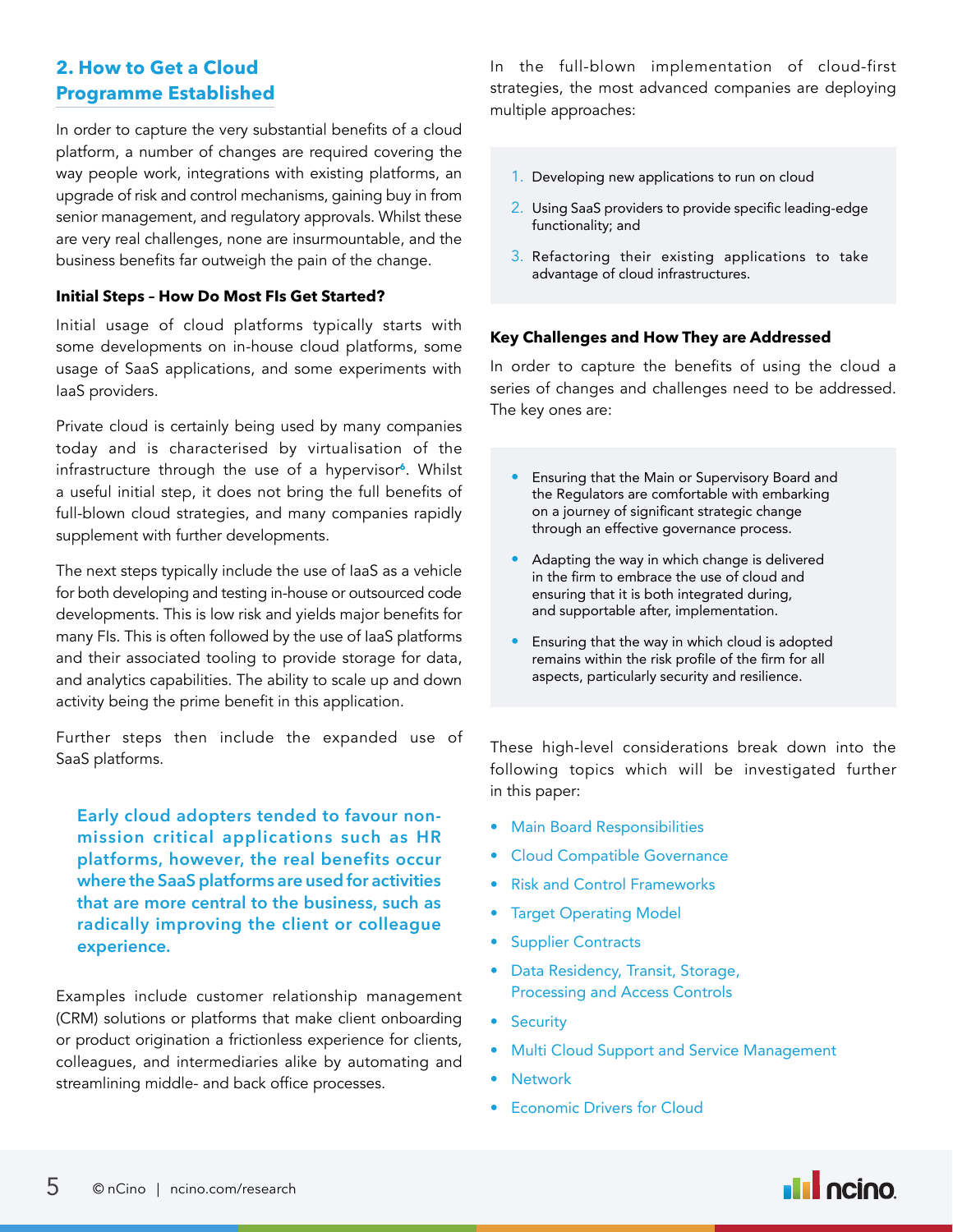#### **Main Board Responsibilities**

In what may ultimately be a significant strategic change to the way in which a business operates, the main or supervisory board must be fully cognisant of the implications of embarking on such a path. Indeed, the regulatory authorities will insist that they are both informed and comfortable with the risk and benefit trades that are inherent in this change.

Central to the discussion will be the Chief Risk Officer, whose role is to assure board members that the risk profile of the firm remains within the acceptable limits that have previously been agreed by main board officers.

These risks would primarily be operational risks triggered by failure scenarios such as data breach, and system failure or outage. They apply not only to cloud activity but any and all activities within the firm. Failure to address these effectively could potentially result in customer impact, financial loss, brand damage or regulatory censure over an extended period of time.

It is critical therefore, that the main board, executives, and others who have risk management responsibilities or may be contacted by regulators are kept fully informed through appropriate governance mechanisms.

#### **Governance**

Key to the delivery of any programme of work is the ability to govern the changes in an appropriate manner. A cloudbased programme is not dissimilar to many implementations but given the cross-business nature of most cloud programmes, it is critically important that any governance structure established is effective. Appropriate governance and risk management are usually the first discussions with any regulator, and therefore need to be both effective and evidenced from the beginning.

#### **Risk and Controls Frameworks**

The primary mechanism for the exercise of oversight by the regulator is through the examination of the effectiveness of the risk and control functions of the FI. Whilst these are often well understood for existing (often in-house) business services, they are less well formed for any services that are outsourced to SaaS providers or other third parties. Regulators are increasing focus in this area and require FIs to satisfy themselves of the effectiveness not only of their own risk and controls but also those of the third-party outsourcer. It is critical to develop this framework and test third parties

at the beginning of any contract. The regulations require that this is done at regular intervals to ensure that the service provided remains within tolerance levels and that controls remain effective.

#### **Target Operating Model**

The ability to switch on and off compute capability will allow business functions to perform tasks previously unthinkable. The operating model of the firm will need to change in order to obtain the most benefit from a cloud implementation. Whilst this catalyses business innovation, which in turn results in the opportunity to restructure the business, the supporting Information Services functions will also need to change in significant ways. Typically, this occurs over a few iterations, as cloud adoption moves from start up to mainstream, and is integrated with more agile ways of working.

Application developers and integrators will be freed up to develop and deploy new applications rapidly, and infrastructure architects used to build data centres will need to be retrained in cloud configuration activities. Security and other control functions will also need to embrace new ways of working with the cloud-based systems.

#### **Supplier Contracts**

Typical supplier relationships with outsourcing partners, software and hardware vendors will change significantly. Established 'traditional' vendors find that hardware and software upfront licence fees will disappear to be replaced by cloud offerings with utility-based subscriptions based on usage. The new cloud relationships will be revenue based and longer term in nature. Once the journey to cloud has been established (whether SaaS, IaaS or other), it is very rare that the service is brought back in house. The terms of the contract will be markedly different from those currently used, with little or no negotiation on certain terms.

SaaS providers typically prefer contracting based on module functionality and have deliberately architected the application to be modular and with other common applications through APIs to allow seamless creation of the enterprise architecture.

#### **Data Residency, Transit, Storage, Processing and Access Controls**

The question of data management is already a hot topic in most FIs, and few have really managed the challenge well. The adoption of cloud platforms does not solve this issue. In fact, without proper management, data can be further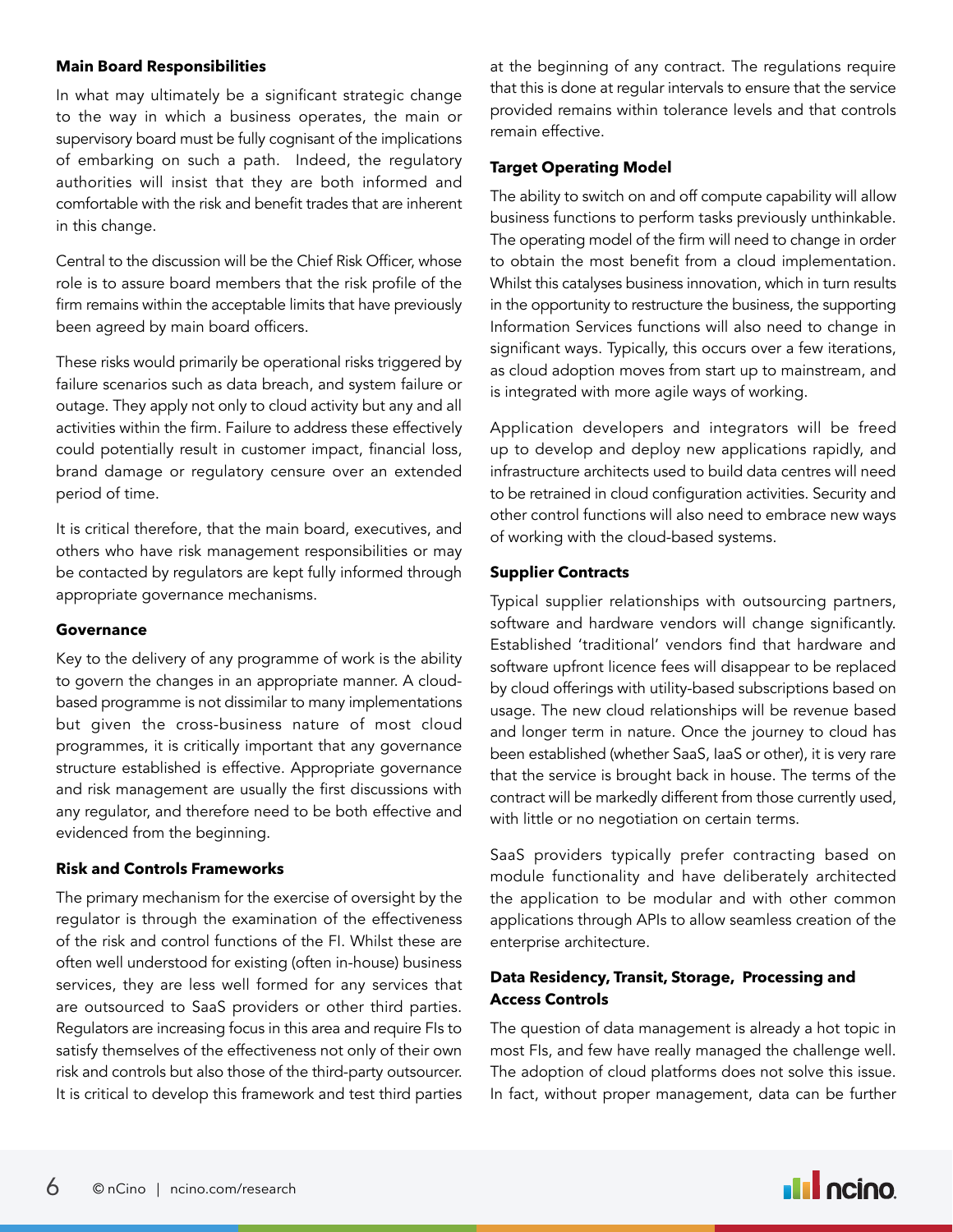fragmented and dispersed across the enterprise and cloud. However, a move to the Cloud is a great opportunity to ensure that data is cleaned, validated, and migrated to the new system, and hence obtain greater control than before when implementing a new platform.

The control of a FI or nation's data is a critical question that requires careful consideration. Cloud platforms may offer the ability to seamlessly move both applications and data around the world as the workload varies by geography and time of day. Of course, it is possible to restrict this through technical and legal measures to more local cloud centres (for example, to keep data processing within the EU), however there still can be residual concerns over the cloud security of the data, for example when it comes to US or Chinese owned and headquartered firms. The US has gone some way to alleviating this through the implementation of the Cloud Act, the judicious use of encryption keys, and other measures provided by the FI (rather than sole reliance on those of the cloud provider) allows further levels of protection7.

More than 80 countries have now determined that the data pertaining to its citizens will need to remain resident in country, although data which has an international dimension, for example, UK financial data for a US corporation, would not be subject to this. Additionally, there are concerns over which countries are transited as data moves between cloud data centres, and this too needs consideration. In summary, there is a need to carefully manage the process of data storage in cloud to ensure that it conforms to all local and international rules on data use and storage. In Europe this is covered by adherence to GDPR<sup>8</sup>.

#### **Security**

Security is another key area of concern although it could be argued unfounded as the public cloud suppliers are fully aware that confidence in their services are based on faultless security<sup>9</sup>. By choosing a solution built on a widely adopted platform like Salesforce, FIs are tapping into a highly trusted provider<sup>10</sup>. Security of cloud-based platforms should be considered at two specific levels. Firstly, security OF the cloud itself. Secondly, security IN the cloud of data and applications.



OF the cloud refers to the physical infrastructure of the cloud datacentre, and associated hardware and software to operate. It is the responsibility of the cloud provider, and the security

offered is typically significantly stronger than most firms' data centres. As an example, most cloud providers offer full encryption of data at rest and in transit. In most FIs data centres, the data is unencrypted.



The security IN the cloud refers to the applications and data that may run on a cloud infrastructure. In the case of SaaS, the responsibility lies primarily with the provider, although who and how a FI uses the data is determined by admin and access privileges that the FI will need to configure.

*Source: Amazon, "Shared Responsibility Model", https://aws.amazon. com/compliance/shared-responsibility-model/*

If further assurance is required over the control of a FI's data, it is possible to access to the data through the use of user owned and managed encryption keys for the encrypted data. In extreme cases, it is possible to segregate the data into FI owned or managed data centres and perform one or a combination of the following (a) re-integrate at the point of use, (b) tokenise key information or (c) mask the data itself. For the vast majority of use cases, these measures are not required.

To ensure the safety of client data, cloud providers rely on skilled cyber security teams backed by the latest security technologies - resources that are often well beyond what their customer organisations could afford on their own. Effective cloud providers offer security solutions at every security level, including infrastructure security, network security, and application security, to counter threats both internal and external.

Cloud providers also bring with them the added security of compliance. Especially among regulated industries, the issue of compliance is one that plays an important role. Cloud platforms can be designed to include compliance tools, constantly updated to reflect ongoing changes to regulatory laws. This protects businesses in ways that would be difficult to emulate with basic in-house solutions.

As a widely adopted public cloud provider trusted by over 150,000 businesses globally to safeguard their data, Salesforce is an example of a provider committed to achieving and maintaining trust and security and providing a robust compliance program<sup>11</sup>. Choosing a cloud solution built on a platform such as Salesforce provides greater security, control and data protection than an individual FI could implement and enforce on its own.

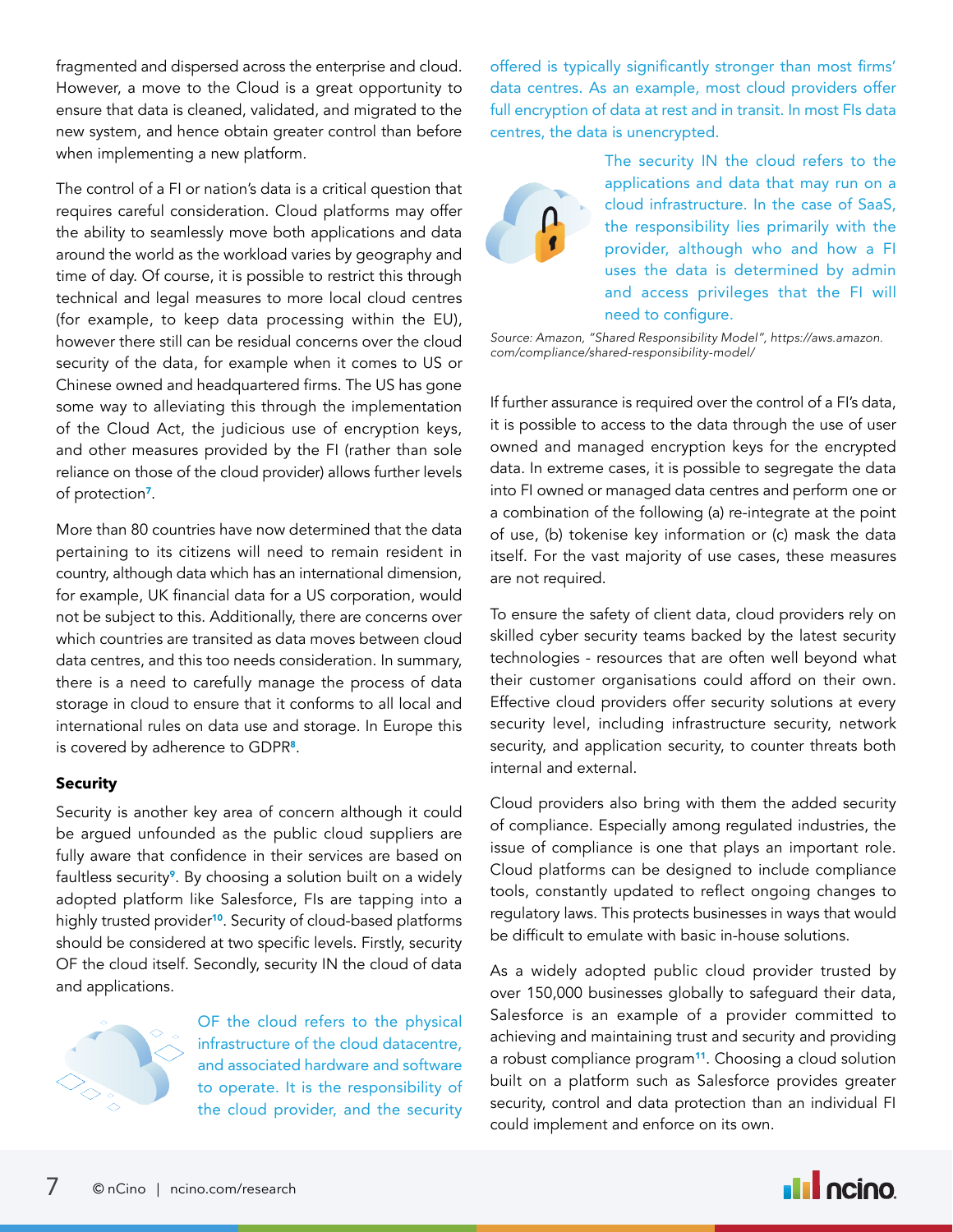#### **Multi Cloud Support and Service Management**

Moving to employ multiple clouds, which most enterprises will settle on as a model for enterprise operation, requires that these are capable of being supported and managed effectively. Use of a SaaS service effectively alleviates the majority of the work from the existing support teams, as both infrastructure and the application are now the responsibility of the SaaS provider, and hence are automatically upgraded as part of the service. There does, however, remain a role for the central support team in managing resolution of any issues in using the SaaS provider. There is also a role in ensuring that integration between applications, whether cloud or firm based, continues to work effectively as newer releases of applications are deployed. As SaaS interfaces are always forward compatible, the support and service management roles become more integration focused rather than application focused.

#### **Network**

As cloud-based applications grow, but the core of the business remains within pre-existing data centres, it will be necessary to upgrade network infrastructure linking the sites. Whilst a significant increase in bandwidth is likely to be required, the use of 'Co-location' centres - where all major cloud and telecoms providers are interconnected - means that the interconnection question is relatively straightforward. There remains, as ever, the question of upgrading end user sites connectivity to the SaaS or other cloud platforms directly. This does not always require significant increases as the application may be replacing existing in-house applications, and modern architectures can be 'less chatty' than existing older technologies.

#### **Economic Drivers for Cloud**

The question of whether the cloud is more expensive than an on-premise implementation is a common one for executives. The answer, of course depends on a range of factors:

- The speed with which new ideas can be brought to market. This speed to value is typically undervalued in most organisations.
- The capability of the existing in-house application is it fit for purpose and delivering business value?
- The nature and performance of the people applied to operating existing platforms. Are they in-house, outsourced, or contracted?
- The nature of the application. Is it used permanently at a steady rate, or are there peak workload periods which determine the systems dimensions?
- The current situation regarding hardware and software refresh cycles, and in particular contractual obligations for data centre re-contracting.

There is not a predetermined answer, but in general, most firms are obtaining enormous business value through the use of cloud computing, and in many cases proving the investment to be more than worthwhile. New entrants and disruptors go one step further using cloud as a core enabler of that disruption.

# **3. Specific Regulatory Requirements for Cloud**

Regulation has been a dominant feature of banking executives' lives for several decades now, with a steep increase in focus since the 2008 crisis. Often seen as an everincreasing burden, the regulators have turned their focus to operational resilience and the use of cloud specifically. The key question that executives therefore often have is the position that both the in-country and 'host' regulator<sup>12</sup> have concerning cloud adoption.

Whilst this is a developing area, the US, Singapore, Hong Kong, UK and a number of other countries have forged ahead on cloud adoption, and FIs have adopted its use at scale. In Europe, the UK was the first country to issue cloud guidelines in 2014, with updates in 2016 and most recently in September 2019. The European Commission has also published guidance in the European Banking Authority Guidelines (EBA13) Cloud Recommendations now embodied in the EBA Outsourcing arrangement to be applied from September 2019. These are a minimum set of recommendations for Europe, and individual country regulators may have a desire to further extend these recommendations. In relation to cloud, these consist of the following key areas:

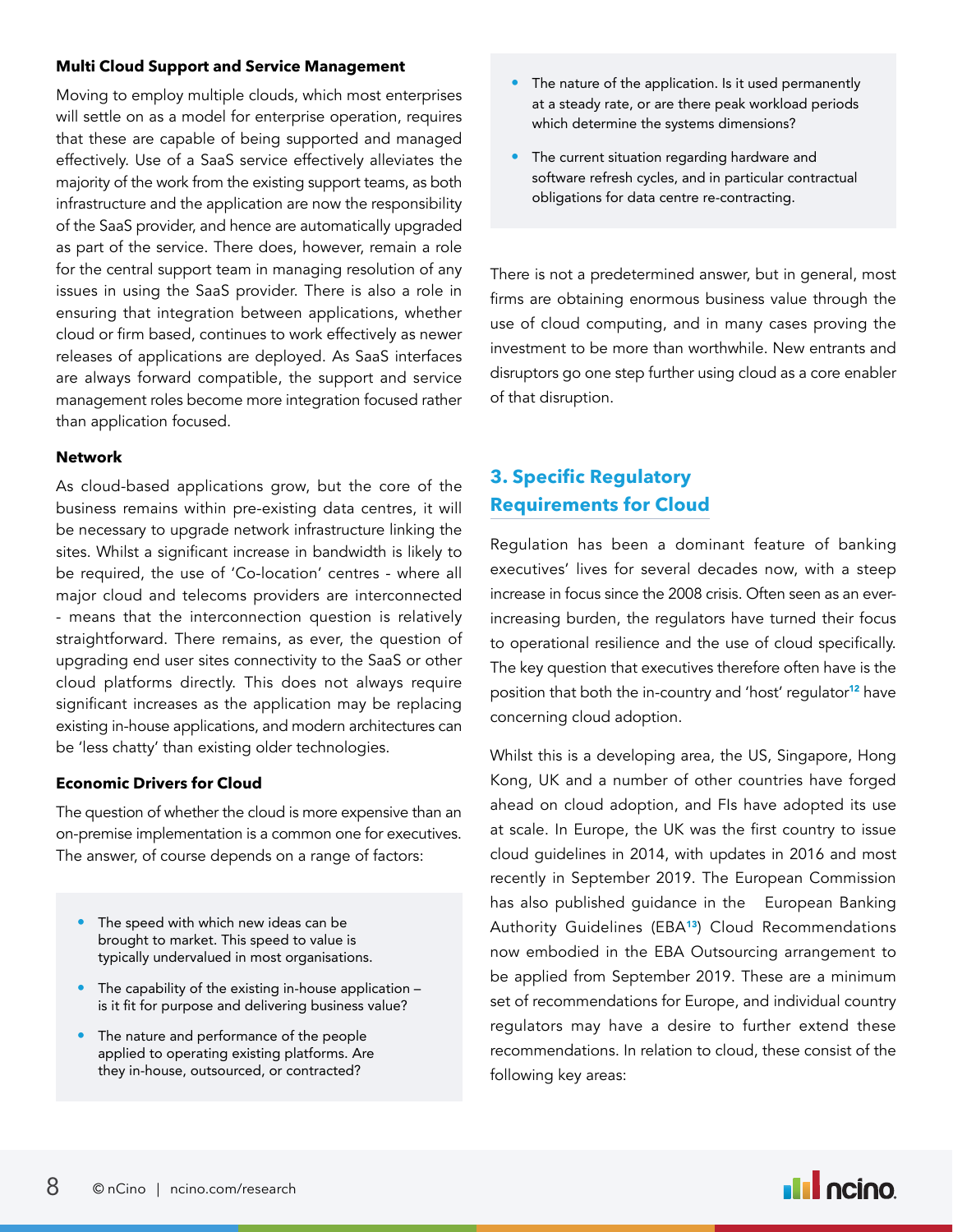#### $\triangleright$  Critical or Important Functions

to be outsourced, based on legal, reputational, financial and customer impacts should the service fail. The definition of materiality is at the discretion of the executive of the organisation, but typically has parameters such as duration of outage, number of customers affected, financial

#### $\triangleright$  Audit Rights and Reporting

EBA rules require FIs to be able to audit the now largely been embodied in normal CSP master contracts, and FIs may avail themselves of audit rights should this be required.

EBA rules also require that firms report cloud workloads on a regular basis, including SaaS, regulator, who then remits the data to the EBA.

#### $\triangleright$  Business Continuity, Exit and Resolution Plans

Whilst regulatory scrutiny on Business Continuity Planning / Disaster Recovery (BCP/DR) plans have announced the intention to further scrutinise digital and cloud-based platforms through an operational thought through exit plans should the provider fail either technically of commercially. Whilst there is clear concern over the ability of a firm to survive failure of systems supporting 'critical functions'.

There is also an increased awareness that overburdened legacy systems can be at the heart of issues, and regulators are well attuned to FIs' management avoiding the upgrade or replacement of systems due to the risk of change.

In summary, with careful architecting, SaaS and other applications can meet regulatory requirements, and there is an expectation that often fragile legacy platforms will need to be significantly upgraded and changed to support new market offerings.

#### $\triangleright$  Concentration Risk

Finally, regulators are carefully monitoring the implications of multiple workloads in a single FI and multiple FIs' use of cloud providers with a given the wholesale move to cloud. Whilst this is not an issue today, there is concern in the 3-5-

#### $\triangleright$  Regulators' Own Use of the Cloud

Whilst regulators may have concerns over cloud usage, it is clear that they themselves have increasing reliance on the capability to perform their role. Both Financial Industry Regulatory Authority (FINRA15) in the USA and the FCA<sup>16</sup> in the UK have been pioneers in the use of cloud-based technologies and have been extensively using many cloud-based platforms since 2014. In the case of the FCA these allows them to process, on average 67 billion transactions a day, which would otherwise not be possible on normal data centre-based technologies.

Both these regulators hold sensitive information for fundamental to protecting firm and industry data.

It should be further noted that the European Commission<sup>17</sup>, and banking trade associations such as the EBF<sup>18</sup> are very supportive of the use of cloud-based infrastructure and have a number of active working groups to further advance and addition, a Cloud Code of Conduct<sup>19</sup> that sets out certification requirements and has been adopted by a number of cloud leaders as a mechanism of assurance of compliance to a variety of standards.

As Wim Mijs, CEO of the EBF says: "Cloud is the foundation of a competitive Digital Single Market for Europe.

*All the banks participating in this project believe that cloud computing is the only way to transform into agile and globally competitive organisations.* 

The Cloud Banking Forum has aligned bank supervisors' expectations and cloud providers' offerings and I am glad it is echoed by the sector pushing cloud adoption upwards<sup>20</sup>."

#### **CONCLUSION**

**CONCLU**<br>
Fls have an<br>
in terms of<br>
New busin<br>
in a manne<br>
Those abl FIs have an opportunity to revolutionise their market offerings in terms of speed-to-market and flexibility using the cloud. New business models can be tested, proven and evolved in a manner simply not possible using legacy technologies.

Those able to effectively execute on a digital strategy through the right talent, focus, and adoption of cloud will be the winners in the long term and prosper in the new age of banking. Those that hesitate may find they face even stronger headwinds in the future with potentially fatal consequences.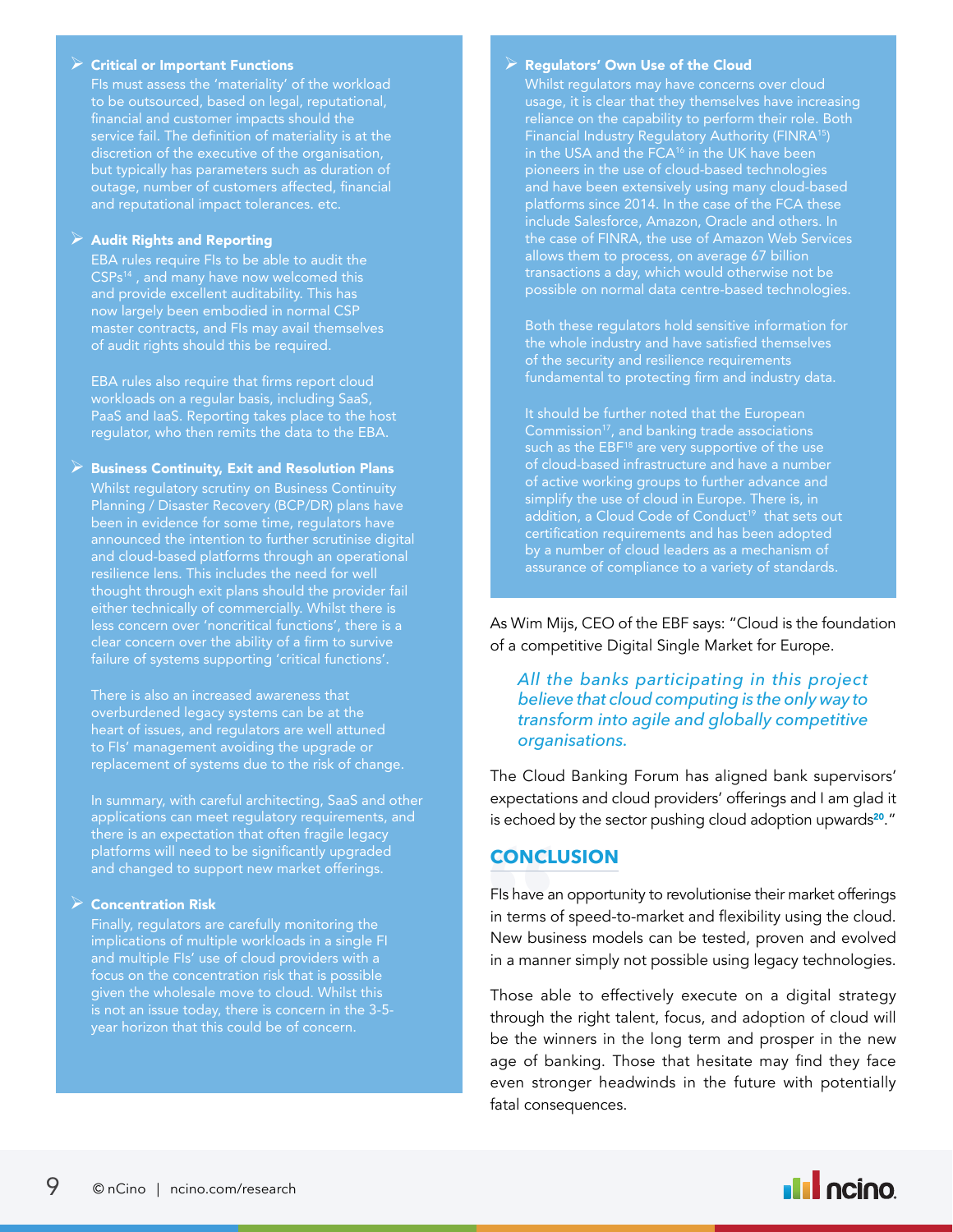There is widespread evidence that the use of cloud computing in all its forms brings enormous advantages to those who chose to adopt the capability. Many new market entrants, as well as existing FIs, have made the leap to embrace the cloud and are already enjoying the benefits that it brings.

# **ABOUT THE AUTHORS**



#### **Gareth Lewis**

Gareth is an independent consultant with a focus on Digital Transformation primarily in the domains of Financial Services and Telecommunications. Gareth has held a number of senior technology leadership roles in his career, including serving as CIO of the Financial Conduct Authority (FCA) in the UK, Group CIO for Centrica, a FTSE 30 company, Group CIO for Virgin, as well as being a Partner at KPMG. Gareth has also spent a number of years on the AWS Global advisory board, and recently advised the UK

Government Treasury Committee on how to regulate Operational Risk in the Financial Services sector. Prior to this he was at the heart of the Global Cloud Programme for HSBC.



#### **Piercarlo Gera**

Piercarlo is the CEO of Gera & Partners, operating as a Senior Advisor and Advisory Board Member of Private Equity Firms and Companies, with a focus on Digital Strategy and Digital Transformation, with a particular focus on the Financial Services sector. Until October 2019 he was the Senior Managing Director at Accenture, where he started his career and in the last 20 years had various global business responsibilities. Piercarlo has been listed among the Top 50 Digital experts globally by "Digital Banking

Power 50" and has been the author of several leading-edge articles and publications on financial services, platform economies, and revenue drivers for FIs.

#### **About nCino**

nCino (NASDAQ: NCNO) is the worldwide leader in cloud banking. The nCino Bank Operating System® empowers financial institutions with scalable technology to help them achieve revenue growth, greater efficiency, cost savings and regulatory compliance. In a digital-first world, nCino's single digital platform enhances the employee and client experience to enable financial institutions to more effectively onboard new clients, make loans and manage the entire loan life cycle, and open deposit and other accounts across lines of business and channels. Transforming how financial institutions operate through innovation, reputation and speed, nCino works with more than 1,100 financial institutions globally, whose assets range in size from \$30 million to more than \$2 trillion. For more information, visit: [www.ncino.com](http://www.ncino.com).